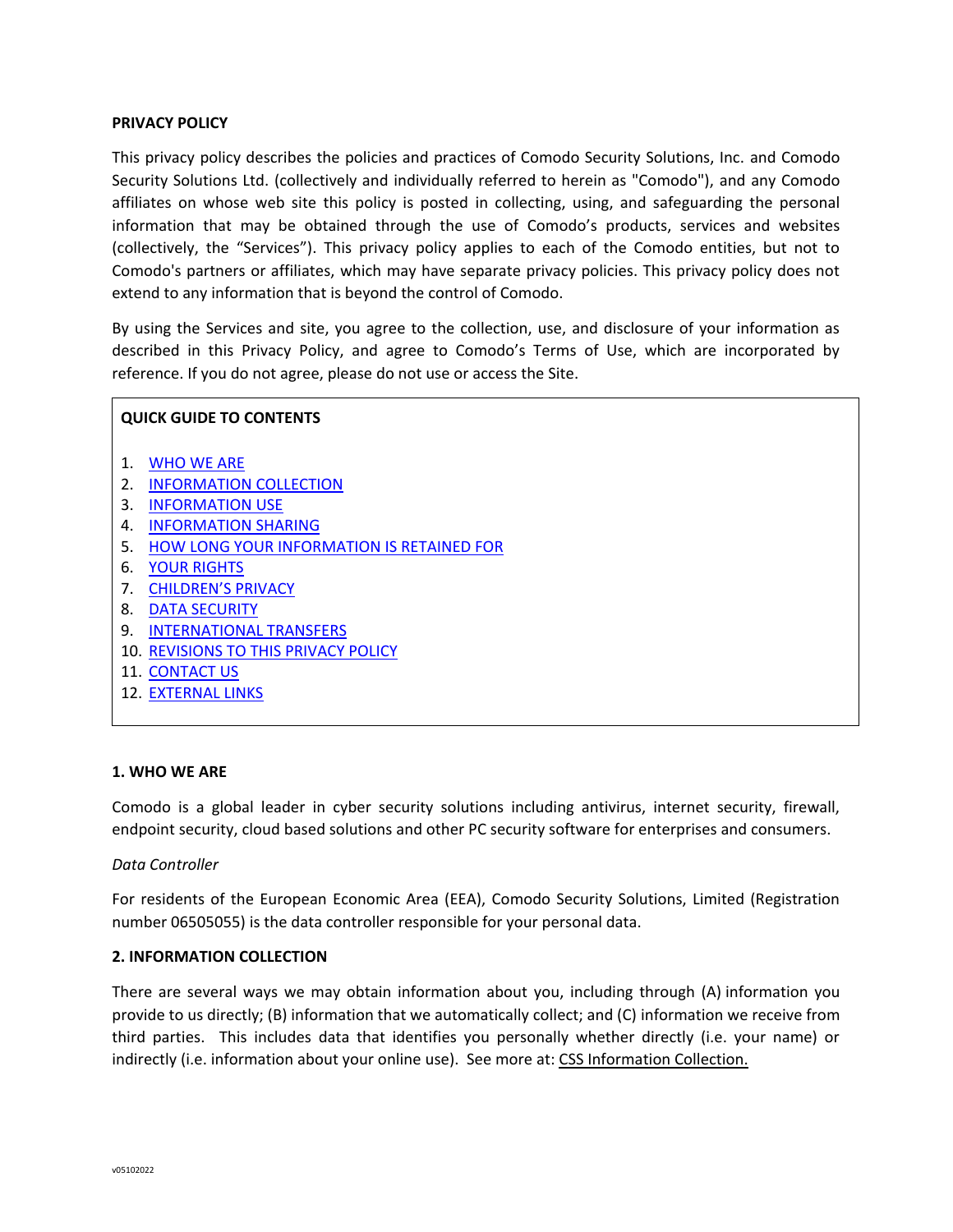## *Information You Provide*

Personal information is collected from you when you choose to share it, such as when you are prompted for information when you subscribe to the Services, use a Comodo website, download a product, sign up for email, or request further information. The information we collect may include your name, address, email address, telephone or mobile number, IP address, and – if you're making a purchase – payment information.

You may also provide us with certain information in connection with specific actions:

# • **Services, Product Downloads and Access**

Enrolling in Comodo's subscription service may require you to provide certain personal information and enter into a Subscriber Agreement. Nothing in this Privacy Policy is intended to modify the terms in the Subscriber Agreement. Downloading or accessing a product will often require you to provide personal information. With your consent, this information will be used by Comodo or its affiliates to contact the customer about Comodo's products and services, including product updates and associated promotional material. This information may also be used as collated general demographic information to improve Comodo's products and services.

If you make a purchase from us, we store an anonymized token and information (such as the last four digits and expiration date of a credit card, and billing address), or other payment information (such as via PayPal or Apple Pay), depending on the form of payment you choose.

# • **Forums, Bulletin Boards, Testimonials, Chat Rooms, and Surveys**

Personal information submitted through a forum, bulletin board, testimonial, or chat room operated by Comodo may be collected, used, and read by third parties, including other users. Comodo is not responsible for any information submitted through these services. We occasionally request information from customers via surveys. Participation in these customer surveys is voluntary. Survey information is used to improve this web site and our services and products.

## *Information Automatically Collected*

With your consent, Comodo may contact customers about offers and opportunities from Comodo or its business partners, to conduct surveys, and gather feedback.

Personal information includes data that identifies you personally whether directly (i.e., your name) or indirectly (i.e., information about your online use). If you are located in California, IP addresses are considered personal information.

For Comodo Security Solutions, Inc. products and services, additional information collection is described in the policy at [CSS Information Collection.](https://www.comodo.com/repository/css-information-collection.php)

# • **Cookies & Other Computing Information**

A cookie is a piece of data stored on a computer's hard disk containing information about the owner. Comodo may employ the use of cookies for measuring the success of advertising and affiliate network membership. Cookies may be collected automatically or passively. Our partners may use cookies. Comodo does not exercise any access or control of such cookies.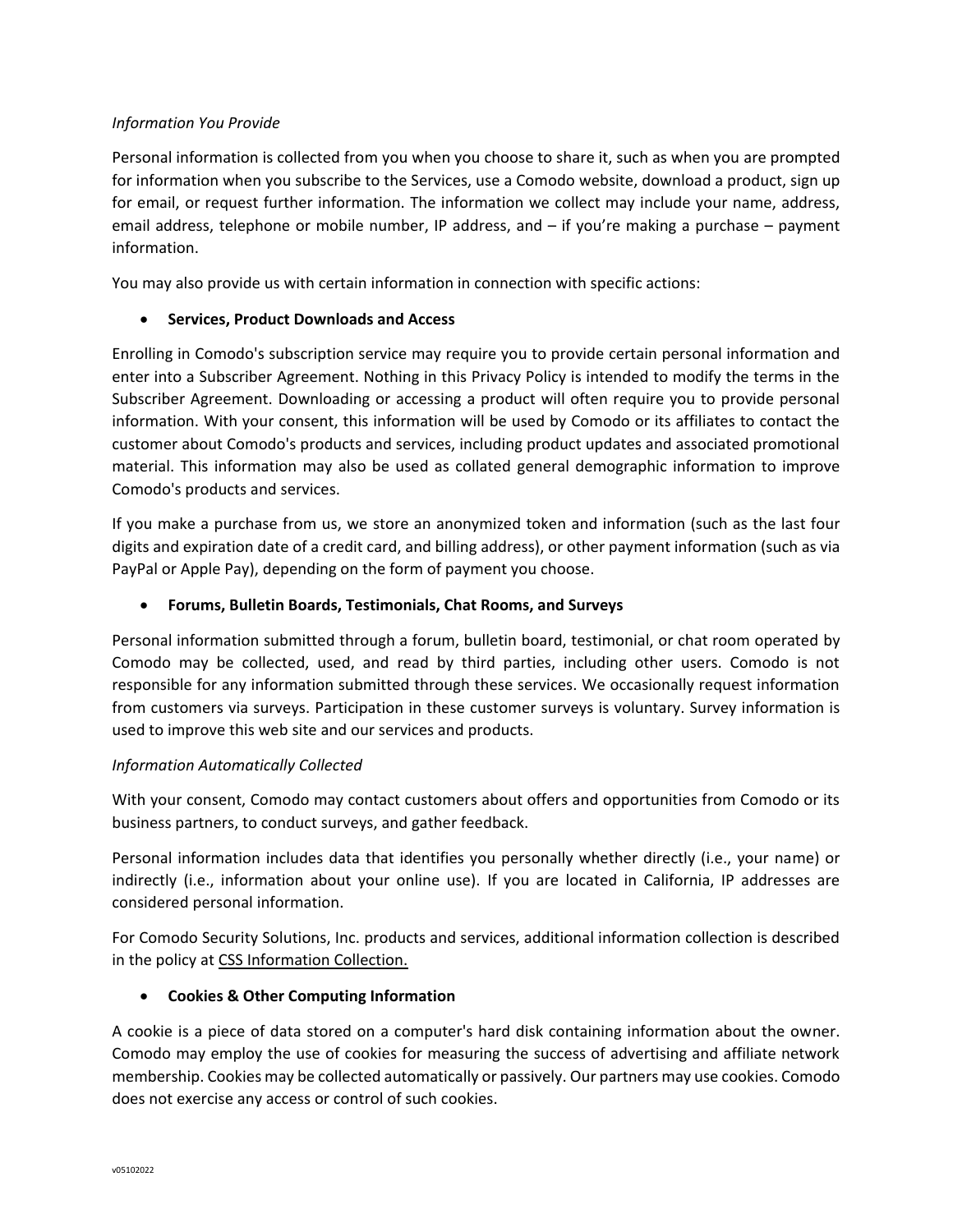Comodo's websites use Google Analytics, a web analytics service provided by Google, Inc. ("Google"), to evaluate the use of the Comodo site. Google Analytics places a third party cookie on your computer that is then used to compile reports of visitor traffic and internet usage. Google Analytics does not have a database of individual profiles for each visitor and only collects aggregate data.

We may automatically collect your IP address, which can be collected as part of web server logs, or other unique identifier or information from the computer, mobile device, tablet or other device you use to access the Services, including the browser type, device type, operating system, software and software version, hardware model, mobile network information, and the domain name from which you accessed the Services. We also may collect information about your use of the Site, including the date and time you visit the Services, the areas or pages of the Services that you visit, the amount of time you spend viewing or using the Services, the number of times you return to the Services, other click-stream or site usage data, emails that you open, forward or click-through to our Services, and other sites that you may visit The data may be used to help diagnose problems with our servers, analyze trends, track users' web page, email and mobile application movements/activities, help identify or gather broad demographic information for aggregate use.

## ● **Location**

We collect general information about where traffic and purchases on our Services are coming from around the world. This is used at an aggregate level (that does not identify individual users) to create reports to better understand our engagement with users.

# • **Permissions**

With your express permission, certain Comodo Services, such as Comodo Mobile Security and Comodo Anti-Theft, allow the applications access to Global Positioning Data (GPS), cellular network, Google Analytics or other similar data. When requested by you, these applications also specifically access, modify and delete personal data and may send emails or messages from your device. Please review the end-user licensing agreement for each application or product and the associated permissions to obtain further details for a particular Service.

## *Information from Third Parties*

We may also receive personal information from third parties.

## *Third Party Features*

In the event that third party features and functionalities are incorporated in or made available in or through Comodo products, then the policies of those third parties apply. Please visit each third party's license agreement and privacy policy to better understand their terms of use and data collection practices.

## **3. INFORMATION USE**

We may use the information we collect from and about you for a variety of business purposes; in general to provide the services, improve customer experience and engagement and develop the Services. We are committed to protecting and maintaining the privacy of your information and we will process your data only in accordance with applicable data protection law and this Privacy Policy.

We will have a lawful basis for processing your data if: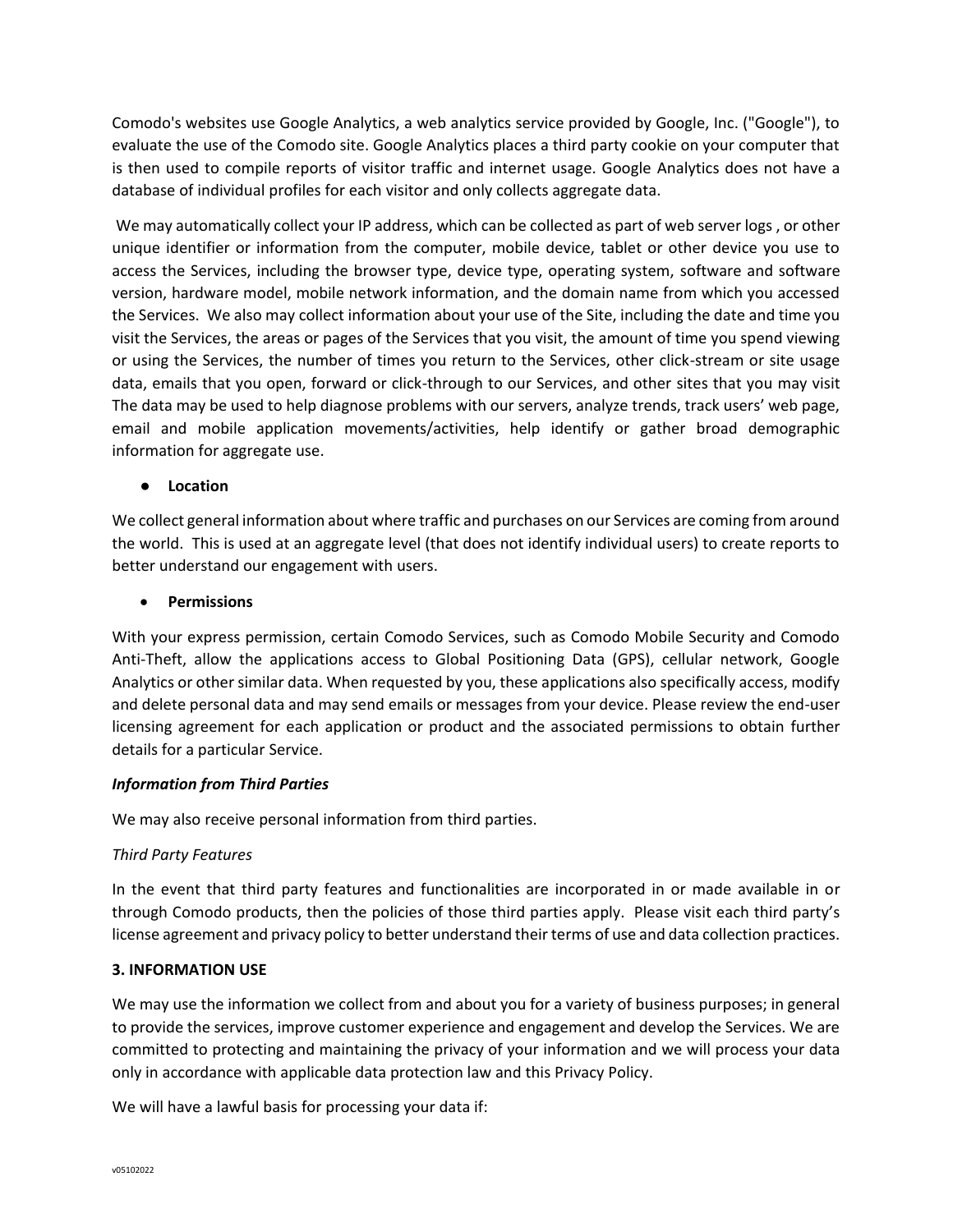- we need to process your information in order to provide you with the products or service you have requested or to enter into a contract;
- you have consented to such processing;
- we have a legitimate interest for processing your data  $-e.g.,$  for fraud prevention; direct marketing; network and information systems security; data analytics; enhancing modifying or improving our services; identifying usage trends; determining the effectiveness of promotional campaigns; and advertising personalisation of the service using data to make it easier and faster for you to place orders; and/or
- we are legally obliged to process it.

We may use your information when we have a lawful basis for processing such information, including for customer services and transactional purposes, and advertising customization and analytics purposes.

We may also use the information we collect from and about you for any of the following purposes:

- To respond to your inquiries, fulfill orders, and contact and communicate with you when necessary;
- To enhance your online experience, including as a way to recognize you and welcome you to the Services;
- To review the usage and operations of our Services, develop new products or services, and conduct analysis to enhance or improve our content, products, and services;
- To provide you with customized Services content, targeted offers, and advertising on the Services, via email, or across other websites, mobile applications, social media or online services;
- To contact you with information, newsletters and promotional materials from Comodo or on behalf of our partners and affiliates;
- To use your data in an aggregated non-specific format for analytical and demographic purposes (this processing may involve profiling – for example to create audiences based on demographic or location based information for marketing and customization purposes);
- To protect the security or integrity of the Services and our business, such as by protecting against and preventing fraud, unauthorized transactions, claims and other liabilities, and managing risk exposure, including by identifying potential hackers and other unauthorized users;
- To use and disclose your credit/debit card information only to process payments and prevent fraud; and
- For other purposes disclosed at the time you provide your information or otherwise with your consent.

Additionally, if you use the Services to connect with third party services you authorize us to use information from and about you, on your behalf, to interact with these third party services based on your requests.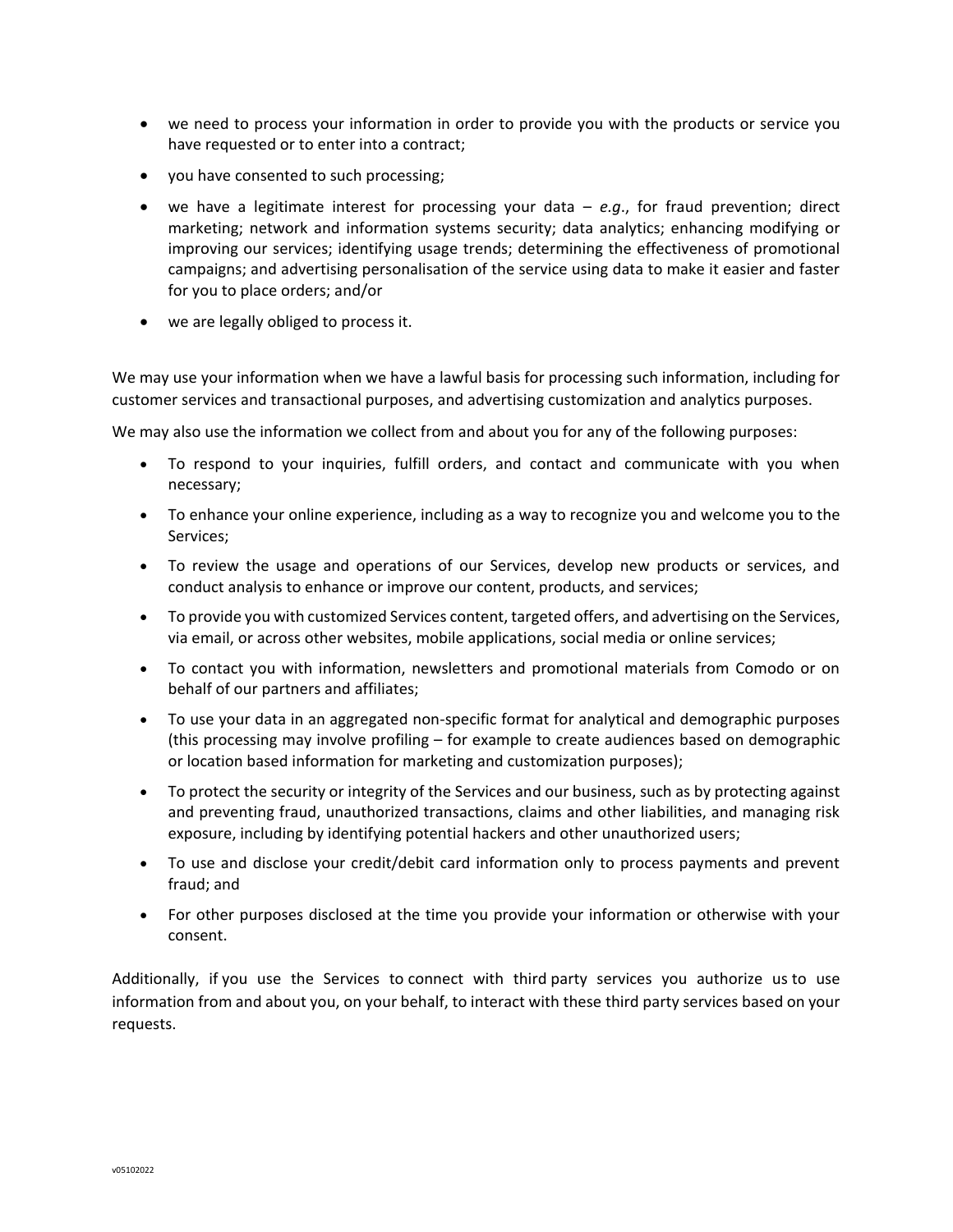### **4. INFORMATION SHARING**

Comodo will share aggregated demographic and other information with our partners and affiliates (such as our sponsors, partners, advertisers, advertising networks, advertising servers and analytics companies or other third parties in connection with marketing, promotional, and other offers, as well as product information). It may also be shared in the event of the sale of a business or business assets. Your information may also be shared with third parties we identify at the time you provide your personal information or otherwise with your consent. You have the option to opt-in to receive direct marketing from these selected third parties.

Information provided to Comodo will be protected by Comodo and not sold or rented to any unrelated third parties without your express consent, except that Comodo may disclose data to its affiliates and business partners who have established similar privacy standards, when legally obligated to do so, or if disclosure is required to protect the rights over Comodo, Comodo's customers, or the users of Comodo's services. Comodo may also share aggregate demographic data that does not contain any personal information.

## **5. HOW LONG YOUR INFORMATION IS RETAINED FOR**

We will keep your personal data for as long as we need it for the purpose it is being processed for. For example, we will retain your information for as long as your account is active or as needed to provide you services; and after that, we will keep the personal information for a period which enables us to handle or respond to any complaints, queries or concerns relating to your account. Your information may also be retained so that we can continue to improve your experience with us.

We retain the identifiable data we collect directly for marketing purposes for as little time as possible, after which we employ measures to permanently delete it or, in some cases, anonymize or de-identify the data. We will periodically review the personal information we hold and delete it securely, or in some cases anonymize it, when there is no longer a legal, business, or consumer need for it to be retained.

## **6. YOUR RIGHTS**

We respect your privacy rights and provide you with reasonable access and rights to the personal data that you may have provided through your use of the Services. If you live in the European Economic Area (EEA), and wish to access, amend, delete, or transfer any personal information we hold about you, you may contact us as set forth in the "Contact Us" section.

You may update, correct, or delete your account information and preferences at any time by accessing your Account settings page on the Service. Please note that while any changes you make will be reflected in active user databases instantly or within a reasonable period of time, we may retain all information you submit for backups, archiving, prevention of fraud and abuse, analytics, satisfaction of legal obligations, or where we otherwise reasonably believe that we have a legitimate reason to do so.

You may decline to share certain personal information with us, in which case we may not be able to provide to you some of the features and functionality of the Services.

At any time, you may object to the processing of your personal information, on legitimate grounds, except if otherwise permitted by applicable law. If you believe your right to privacy granted by applicable data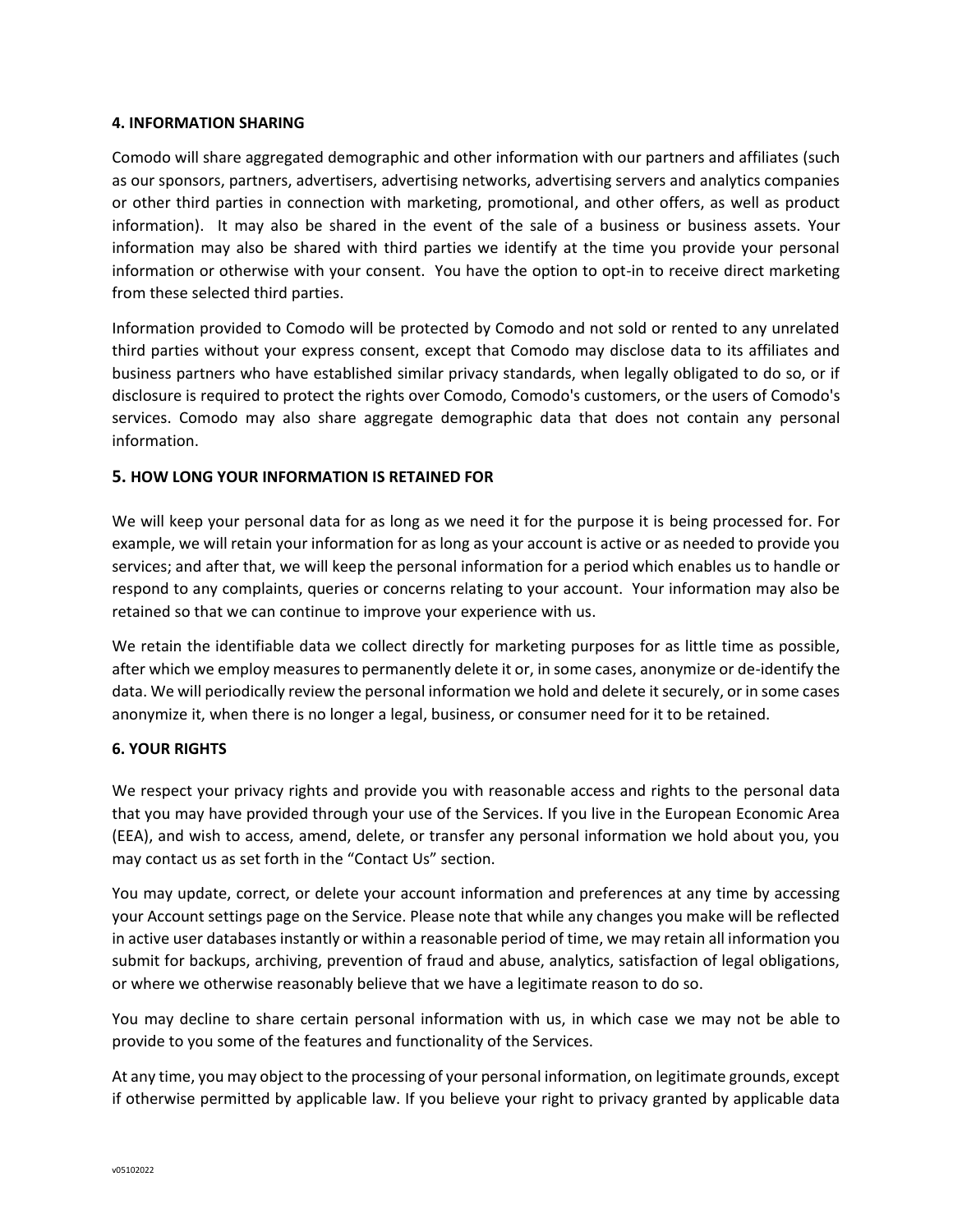protection laws has been infringed upon, please contact privacy@comodo.com. You also have a right to lodge a complaint with data protection authorities.

# *Cookies, Tracking Options and California Do Not Track Disclosures*

*For California Residents*: Certain parts of our Services require cookies. You are free to adjust your device or Internet browser settings to limit certain tracking or to decline cookies, but by doing so, you may not be able to use certain features on the Services or take full advantage of all of our offerings. Please refer to your device's settings or your Internet browser's "Help" section for more information on how to delete and/or disable your device or browser from receiving cookies or controlling your tracking preferences.

Our system may not respond to Do Not Track requests or headers from some or all Internet browsers. We may use cookies or other technologies to deliver more relevant advertising and to link data collected across other computers or devices that you may use.

# *Interest-Based Advertising Choices*

To understand your choices for receiving more relevant advertising provided on the Service or across other websites and online services, please review the information below:

To learn more about such interest-based advertising, and to opt out of such collection and use for interest-based advertising by the Digital Advertising Alliance (DAA) participating companies, please visit http://www.aboutads.info/choices/. To opt out from the use of information about your online activities for interest-based advertising by Network Advertising Initiative (NAI) member companies, please visit [http://www.networkadvertising.org/choices/.](http://www.networkadvertising.org/choices/)

- If you wish to prevent your data from being used by Google Analytics, Google has developed the Google Analytics opt-out browser add-on available [here.](https://tools.google.com/dlpage/gaoptout/)
- On your mobile device, you may also adjust your privacy and advertising settings to control whether you want to receive more relevant advertising.

Even if you opt out, you still may receive advertising from us that is not customized based on your use of the Services or usage information, or advertising from other third parties if they are not a DAA or NAI participating company.

## *Other Choices Concerning the Use and Disclosure of Your Information*

You may occasionally receive information on products, services, and special deals from Comodo or may receive informational newsletters. Customers are given the opportunity to 'opt-out' of having information used for purposes not directly related to the Comodo service at the point where the information is requested. Customers who consented to receive marketing from Comodo may also elect not to receive additional promotional communications using the opt-out link provided in each promotional email or by emailing [optout@comodo.com.](mailto:optout@comodo.com) Customers may not opt-out of receiving service announcement updates as they contain important security information about the services.

If you receive marketing communications from one or more Comodo affiliates, you must opt-out individually from each of the affiliates from which you are receiving brand-specific marketing communications.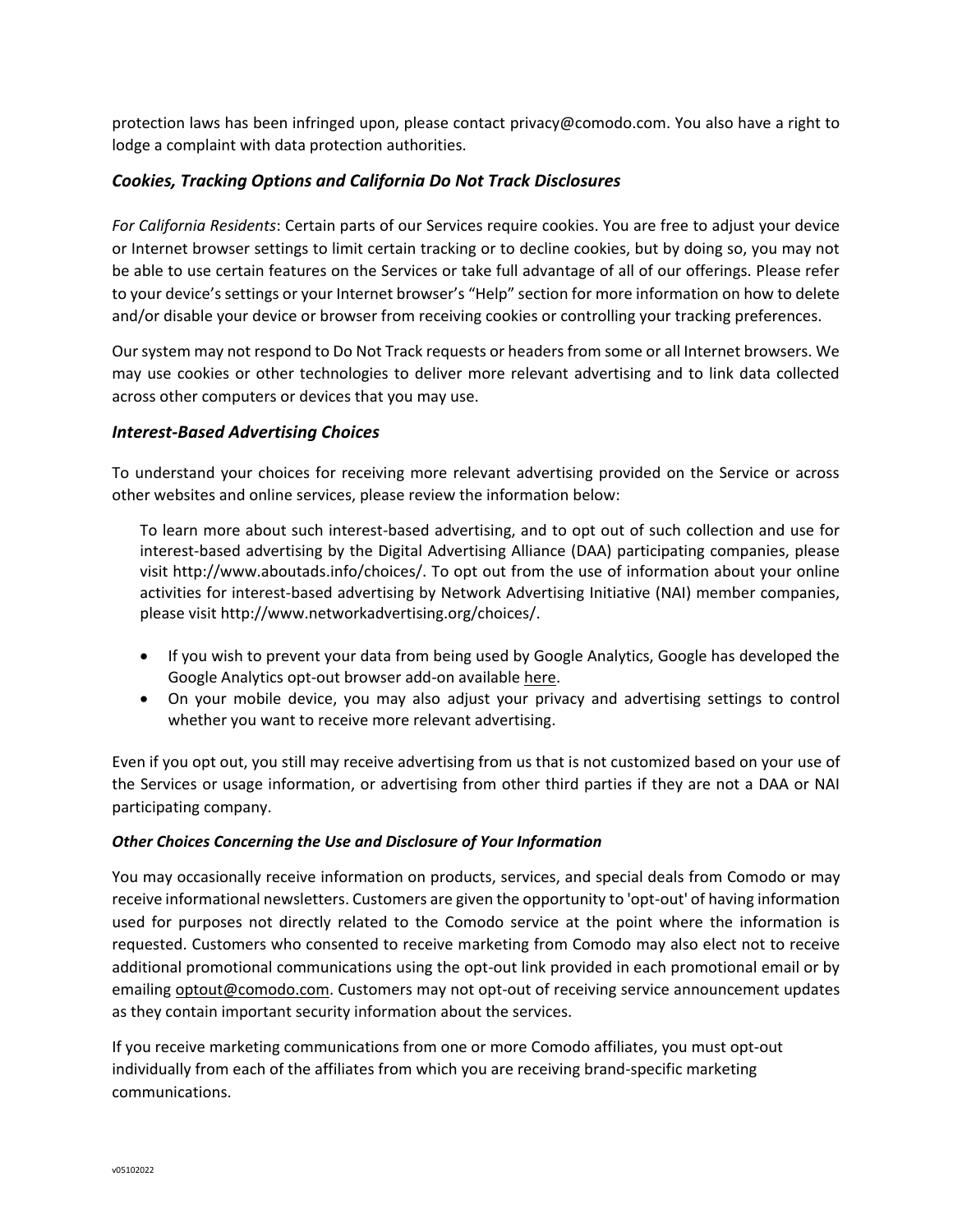## *Your California Privacy Rights*

If you are a California resident, you may request information about our disclosure of personal information to third parties or affiliated companies for their direct marketing purposes. To make such a request, please contact us. You must put the statement "Your California Privacy Rights" in the subject field. We are not responsible for notices that are not labeled or sent properly, or do not have complete information.

Non-affiliated third parties are independent from Comodo and if you wish to receive information about your disclosure choices or stop communications from such third parties, you will need to contact those non-affiliated third parties directly.

# **7. CHILDREN'S PRIVACY**

Comodo sites, products and services are not directed to children under the age of 13 (up to age 16 in some countries) and we do not knowingly collect personal information from children under the age of 13 (up to age 16 in some countries). If we become aware that a child under the age of 13 (up to age 16 in some countries) has provided us with personal information, we will take steps to delete such information from our files as soon as possible.

# **8. SECURITY**

Comodo protects information both online and off-line. The transmission of information, including any payment information, is encrypted and protected using secure sockets layer (SSL) technology. Stored customer information is kept in a secure environment where access is restricted to employees who need the information to perform a specific job (for example billing administration or the development team). Employees are required to use password-protected screen-savers and keep their computers up-to-date.

## **9. INTERNATIONAL TRANSFERS**

Comodo is a global business and it, or its service providers, may process, transfer, and store information about our users on servers located in a number of countries outside the European Economic Area (EEA), including in the United States. Since we are committed to protecting your information, we take steps to ensure that there are appropriate safeguards in place when we transfer that data.

In the course of providing Services or otherwise, your data will be transferred to numerous countries including the United States. In some of these locations, data protection laws may be less stringent than in your country. To ensure that your data is adequately protected, we transfer your data subject to suitable safeguards being in place.

In particular, where we transfer your information outside the EEA, we rely on standard EU Model Clauses approved by the European Commission and we transfer the information in accordance with applicable laws and using adequate and appropriate safeguards.

To find out more about how we safeguard your information (including obtaining a copy of such safeguards) in relation to transfers outside the EEA, please contact us at [DPO-GDPR@comodo.com.](mailto:DPO-GDPR@comodo.com)

## **10. REVISIONS TO THIS PRIVACY POLICY**

Comodo reserves the right to revise this privacy policy at any time. Any revisions will be made by posting the changes to the website. Customers must check the website periodically to be aware of any changes